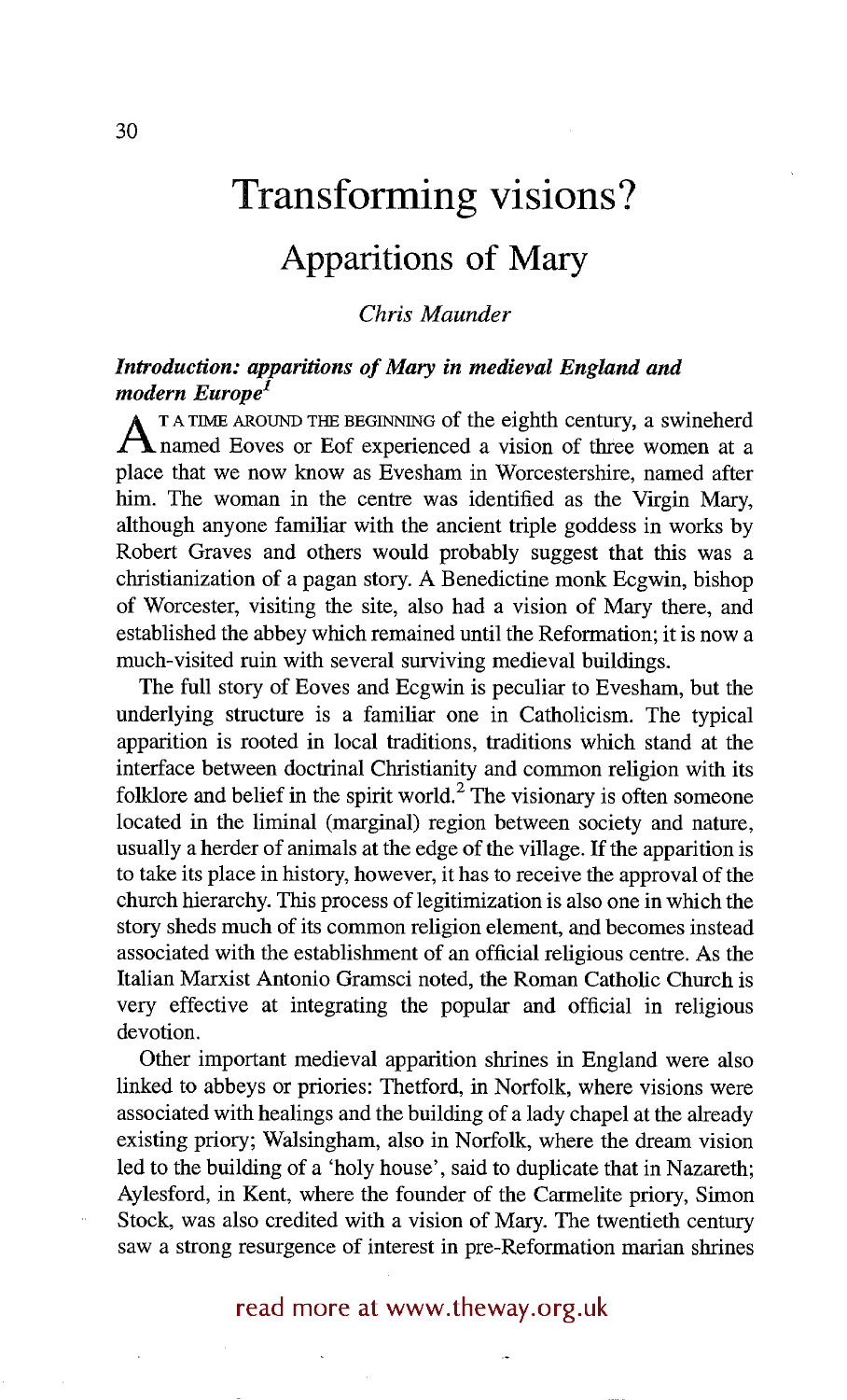in England; Walsingham and Aylesford receive many visitors, while devotion at former abbey towns like Glastonbury, Guisborough, Doncaster and Evesham is now based in the local Roman Catholic parish churches.

The revival of marian pilgrimage in England in the twentieth century followed in the wake of marian revival in France in the nineteenth. The older French marian shrines, some of which, like Le Puy in Auvergne, had founding apparitions, were overshadowed by a new series of famous visions. Four were approved by the church hierarchy: Rue du Bac, Paris, 1830, with its famous 'miraculous medal'; La Salette in the Alps, 1846; Lourdes and its healing spring, 1858; the village of Pontmain in Normandy, 1871. There were, of course, many more, but the bishops promoted these four into the apparition 'canon'.

The growth of the canonical series of modem apparitions continued into the twentieth century in Europe, and four more were added: Knock, Ireland, 1879, but not authenticated until the 1930s; Fatima, Portugal, 1917; Beauraing and Banneux, Belgium, 1932-3. These have been the last of the series in Europe, although elsewhere in the world there has been some episcopal approval at shrines such as Akita, Japan; Betania, Venezuela; Kibeho, Rwanda.<sup>3</sup> The attitude of the European hierarchy has not been conducive to the authentication of visions since World War II, and several pretenders to a place in the series – notably Garabandal, Spain, 1961-5; San Damiano, Italy, 1964-81; Medjugorje, Bosnia-Hercegovina,  $1981$  – have been ignored or condemned by bishops, although there has been a relaxing of restrictions on pilgrimage and church liturgy at such places since the 1980s. These recent apparitions are in the La Salette-Fatima tradition of apocalyptic prophecy and secrets which inspire curiosity and anxiety.

The increase in pilgrimage to shrines old and new is no surprise in a tourism-loving society; while Guadalupe in Mexico remains the mostvisited Catholic shrine in the world, Lourdes and now Medjugorje receive their millions. However, this heightened excitement over the intemationally known shrines contrasts with the decline in interest in traditional marian devotions at the local level. Vatican II is often regarded as the cause of this trend: the tract on Mary was placed in the Constitution on the Church *(Lumen gentium),* rather than having a chapter to itself, excesses of the marian cult were condemned, and, to generalize, the new post-conciliar clergy are often indifferent to marian devotion. This local minimalism causes marian devotees to look away from home to find the spiritual energy and focus that they seek; traditional marian devotions are central at the apparition shrines, and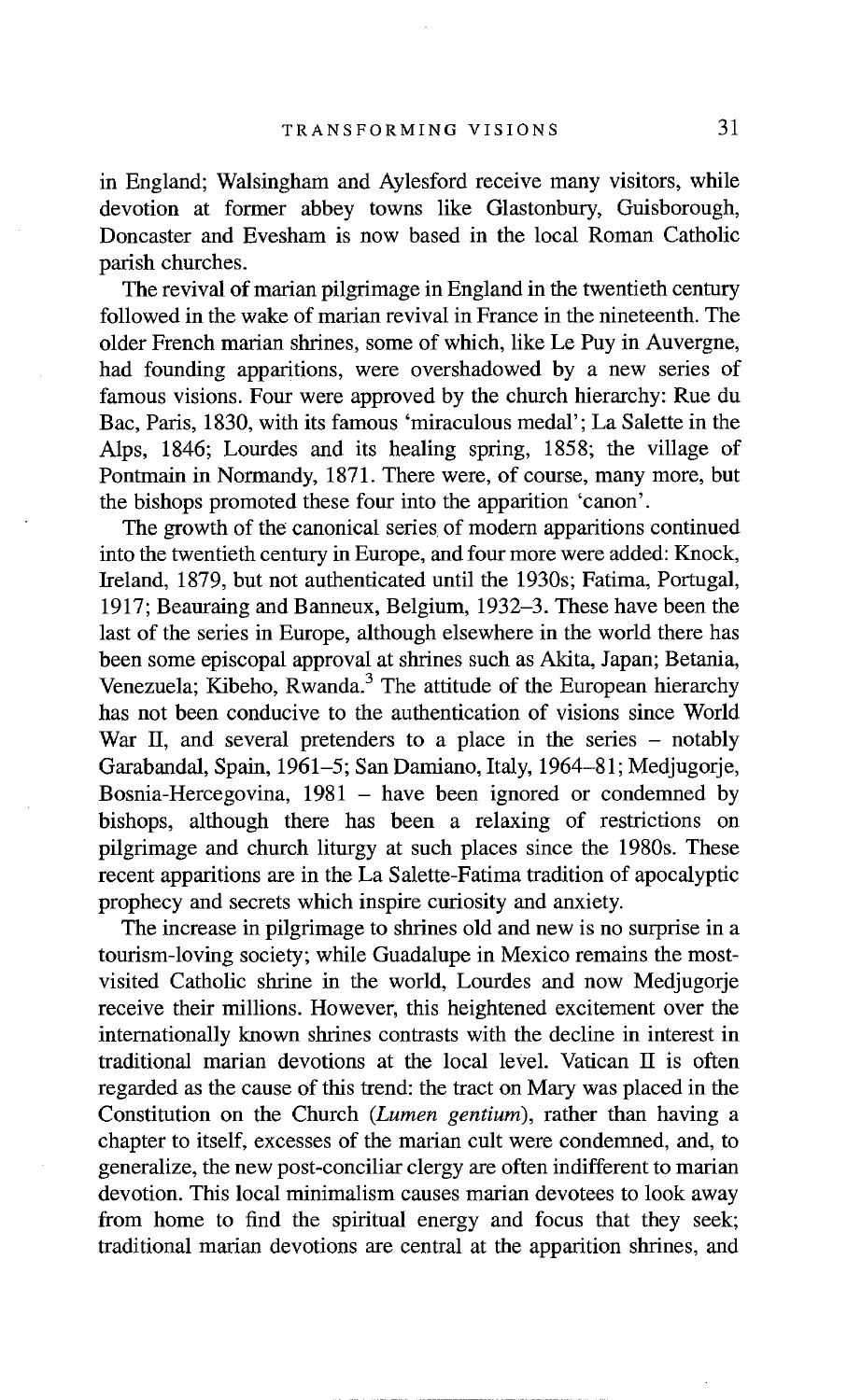remain so today: the rosary, the Immaculate Heart, hymns like the *Salve Regina,* processions, and the feasts of the Assumption and Immaculate Conception. Like Lourdes and Fatima beforehand, Mediugorie has gained an international influence, spawning many 'Medjugorje centres', publications and groups in several countries. Many recent apparition messages, such as those in Ireland and the USA, clearly draw upon Medjugorje for the substance, emphasis and style.<sup>4</sup>

Apparition messages are quite varied depending on their origin, but there are four basic ingredients:

- the identification of the vision with Mary under a particular title;
- the request for a chapel, processions, traditional devotions like the rosary, prayer and liturgical observance;
- the promise of favours such as peace and healing conditional upon a return to right spirituality;
- $-$  the promise of miracles where the visionaries ask for proof of the reality of the apparition, which is unseen by others.

#### *The social, psychological and ecclesiastical context of apparitions*

Can a genuine and healthy Christian spirituality be discerned in apparitioh phenomena? The Catholic world is often divided on such issues, some accepting most reports that they hear with credulity, urging others to believe, while others debunk the phenomenon as pathological fanaticism, or a quaint relic of the pre-modern religious imagination. To start with, there are clearly many features of the visionary phenomenon so context-bound and partial that it is difficult to understand how they can be seen as evidence of a transcendent realm. However, it will become clear that there are also elements which display more profound characteristics.

The evidence suggests that apparitions are, first of all, popularized in times of social and political stress<sup>5</sup> and, second, only approved by the church hierarchy if they occur when the atmosphere is right. This happens when the Church perceives itself under threat, and calculates that the enlistment of popular religious movements is in its strategic interests.<sup>6</sup> The marian revival in France, 1830–1876, was one such period; Fatima was drawn into the Catholic struggle first against the Portuguese Republic, and then against international communism; Knock was not approved until the Irish Republic came into being. However, there is an attempt at objectivity through the use of clear criteria, of which the following are the most important:

**-** the orthodoxy of the messages and the activities of the ensuing cult;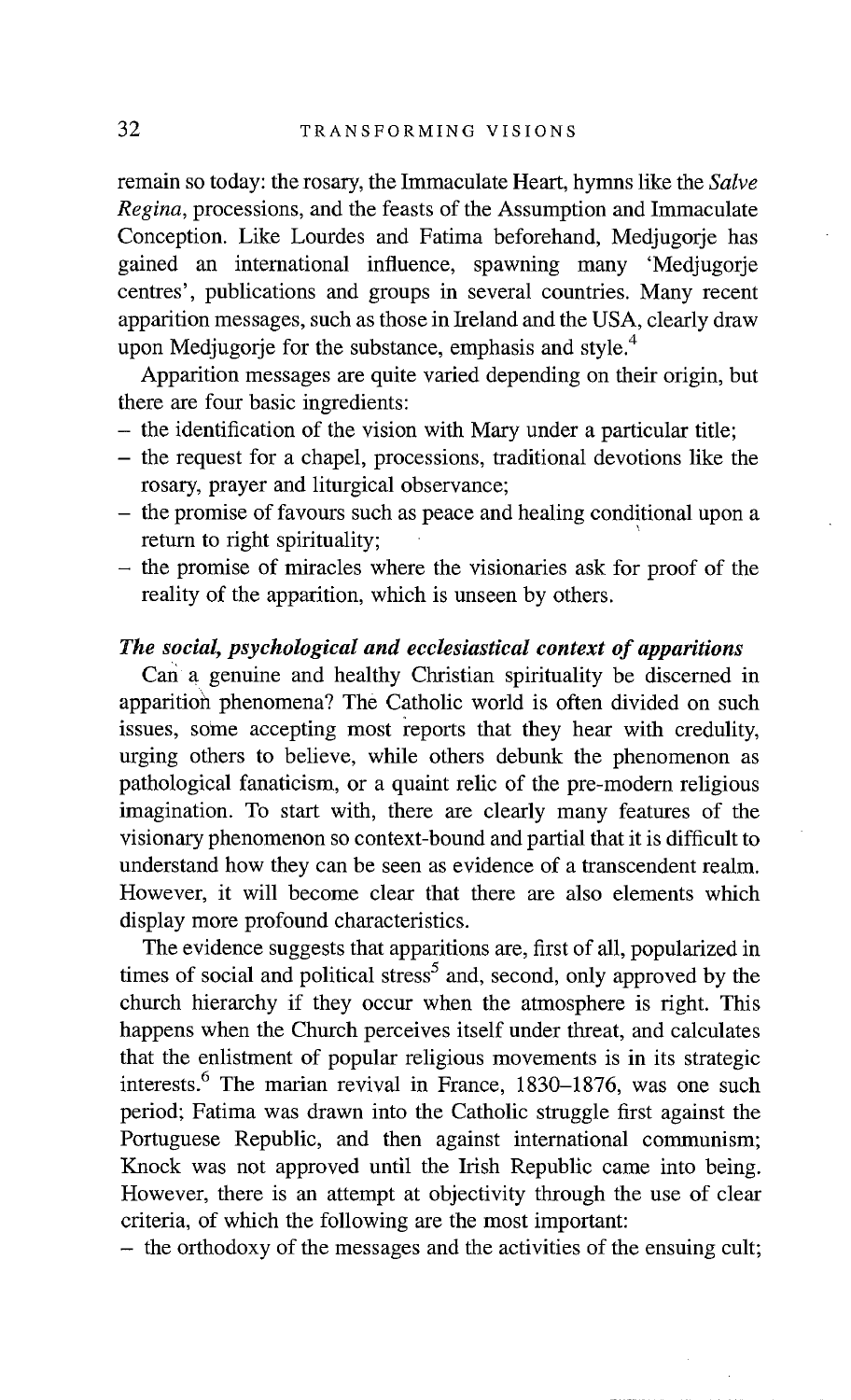- the absence of natural explanations, such as suggestive influences, hallucination, illusion, etc.;
- the character and comportment of the visionaries and followers (after the visions);
- the 'spiritual fruits', i.e. the devotion that arises in the wake of apparitions.<sup>7</sup>

Yet the application of these criteria is not always convincing. The fact that orthodoxy is the first criterion means that apparitions support the hierarchical Church rather than vice versa. This, unsurprisingly, can militate against truly prophetic visions ever being accepted into the mainstream. The Lourdes identification of the vision as the 'Immaculate Conception' followed papal definition of the dogma by four years. 'Spiritual fruits' often mean that emphasis is placed on the religious sphere of life: for example, return to mass and confession; social awareness, justice and peace are overlooked. Character and comportment tend to mean obedience, politeness, lack of scandal.

Furthermore, the apparition stories and messages cannot be accepted as pure unmediated events passed from visionary into the public sphere.  $Z$ imdars-Swartz and Apolito<sup>8</sup> have shown in recent studies how the messages are edited and shaped by local people; the community creates its own version of the story, according to its influential members, and the original visionaries usually subscribe to this process. The process of making the event respectable has already begun before the church investigators arrive. Some visionaries saw an unspecified lady or girl in white and did not identify her as the Virgin Mary until encouraged to do so. Visions arise in conformity to local traditions about the miraculous, and are only secondarily co-opted into contemporary ecclesiastical and political concerns.

Zimdars-Swartz and Apolito have also shown how messages contribute to world-views that appeal to the interests of believers: a divine plan for the world involving Mary, redemptive suffering and an apocalyptic view of the near future.<sup>9</sup> Life, mundane and rationalized, becomes re-enchanted. Those who perceive themselves to be marginalized achieve self-purpose, and find acceptance in the social world of pilgrimage and fervent prayer. God is present through Mary both as messenger and as saviour-mother. The anthropologist Charles Waddell showed how a marian shrine in Perth, Western Australia, transformed the life of a terminally ill patient by replacing the negative mental byproducts of illness with positives: her sense of being diseased with spiritual health, her powerlessness with a contribution to Mary's plan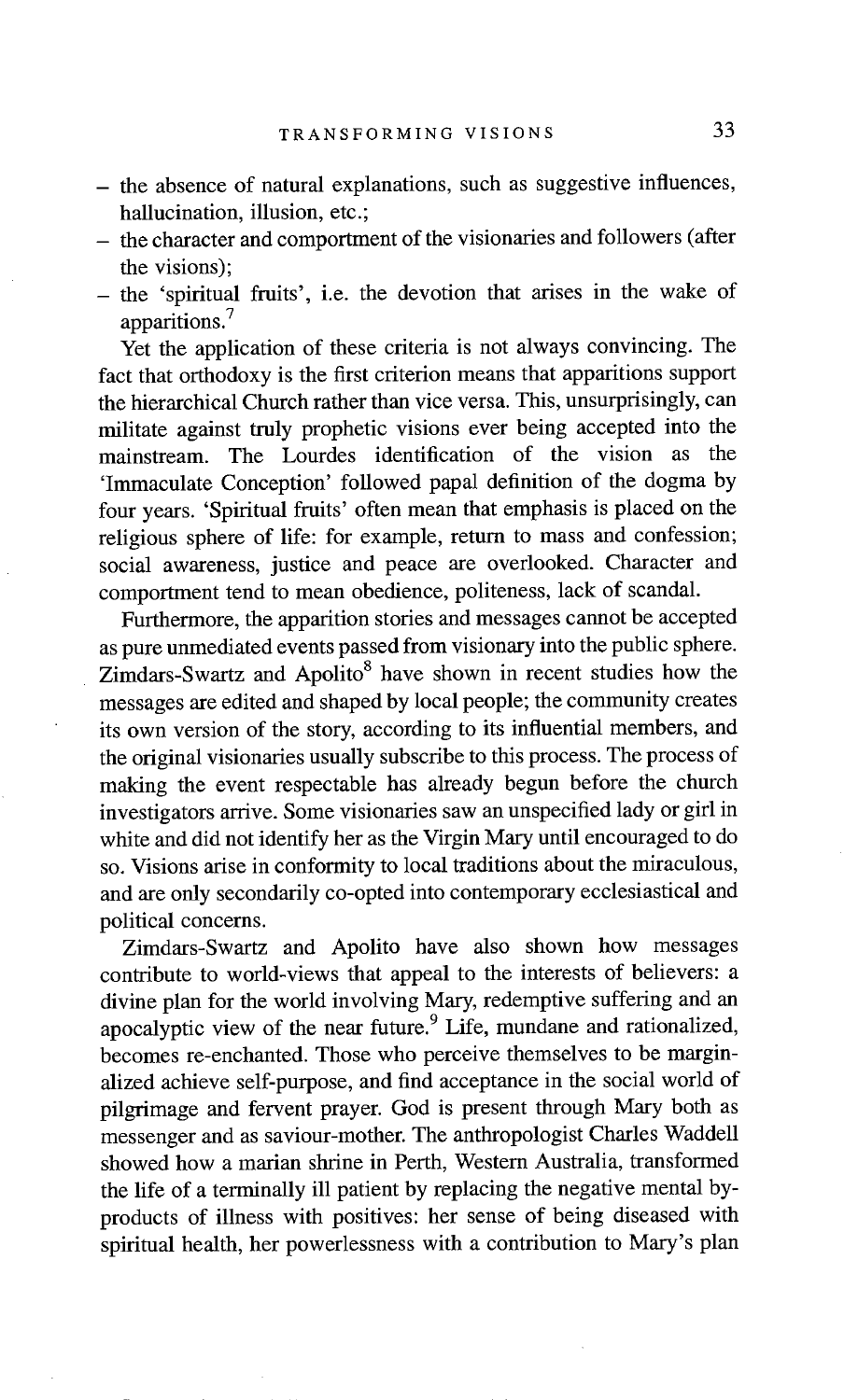through suffering and prayer, and her isolation with a lively membership of the pilgrim movement.<sup>10</sup>

#### *Signs of the reality of the visionary experience*

Of the four ecclesiastical criteria, the first two, i.e. orthodoxy and lack of natural explanation, are utilized in an attempt to ensure that there is no disqualifying factor. The latter two, i.e. the character of seers after the visions, and 'spiritual fruits', are more positive as they seek a transformation that has occurred: in the seers and their environment, and in the Church as a whole. Although the process for discerning apparitions of Mary can be seen to be heavily dependent on the situation in which the hierarchial Church finds itself, the underlying principle that a transformation must take place is a sound one. Without it the apparition, even if orthodox and free from natural explanations, means little. Yet a transformation does not have to be especially miraculous or unusual for the Catholic tradition to accept it as an instance of divine grace. Divine grace may be at work in a situation even with all the contextual factors taken into account: historical, sociological and psychological.

Rahner, in his *Visions and prophecies,* understood the transformation that would accompany a genuine apparition as deriving from a 'proper and original mystical phenomenon belonging to the realm of infused contemplation'. Visions are 'relatively unimportant compared with the infused contemplation from which they derive, and compared with faith, charity and the other supernatural Christian virtues  $\ldots$ <sup>11</sup>. The sixteenth-century Carmelite mystics on whom Rahner drew - St Teresa of Avila and St John of the Cross - regarded an inner experience as more profound and reliable than an apparition which appeared to be an objective bodily presence outside the seer.<sup>12</sup> However, the realistic apparition seems to be necessary so that those seers untutored in the mystical life may apprehend the experience, and so that others may believe them. Catholicism is, after all, a tradition that relies on the visual in portraying its belief system.

The realistic apparition can be distinguished from, on the one hand, the ordinary realism of life, and on the other, from the inner subjectivity of the imagination. The experience is unlike everyday realism in that the apparition is usually visible only to certain persons, it (she) appears and disappears, hovers, ascends. This is in keeping with apparitions of the non-religious variety.<sup>13</sup> However, apparitions of Mary are also distinct from the inner subjectivity of the imagination in that, very often, a whole group of persons is involved in the encounter, and they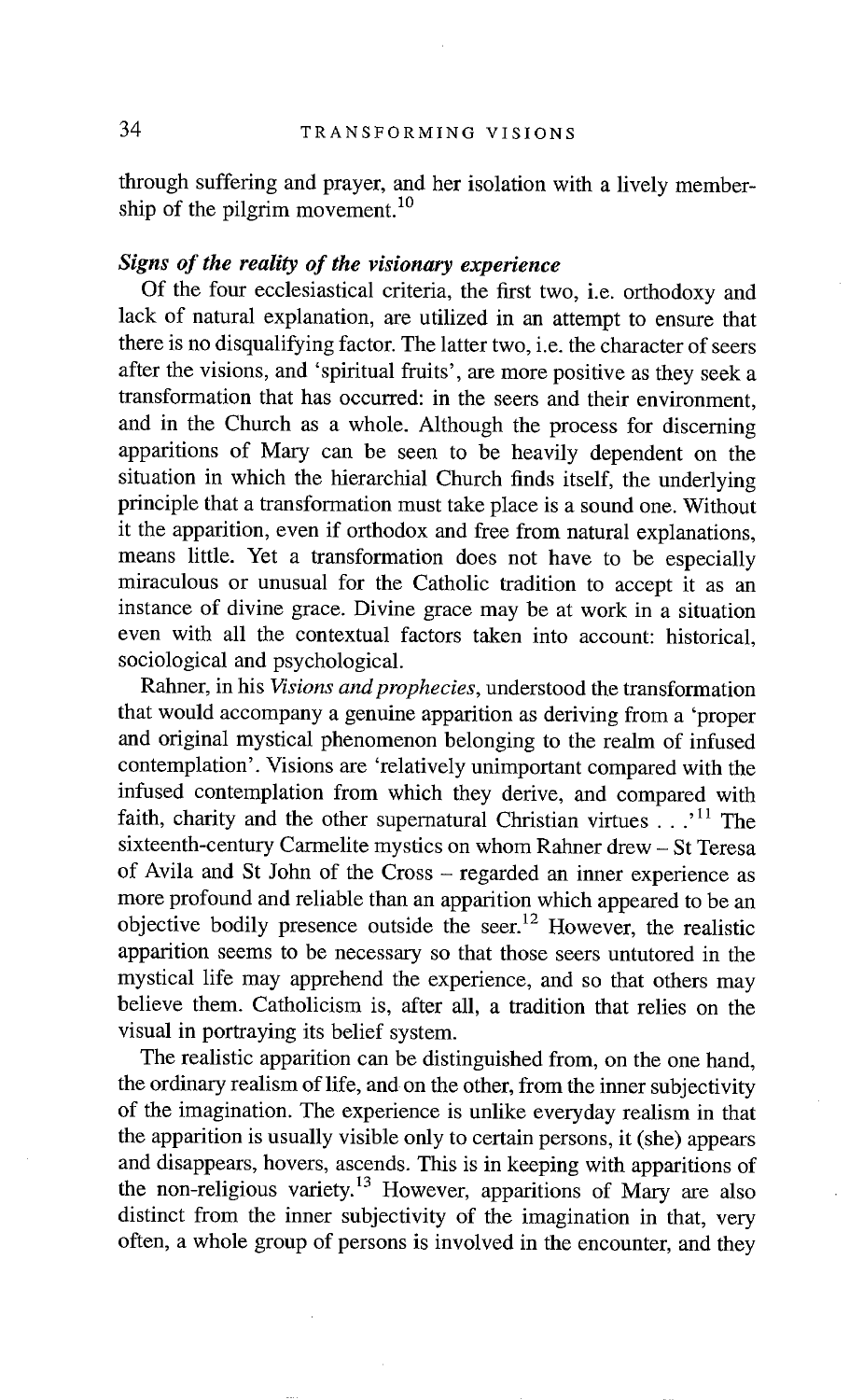seem to enter a trance state, as described by observers. The apparitions may continue over a period of months or years, sometimes at an appointed public place; this also serves to suggest their objectivity. While the apparition is, in the official teaching of the Church, a 'private revelation', the communal impact of many cases is reinforced by these signs of realism.

### *Transformation at Lourdes 14*

Despite the fact that divine grace may be discerned in an apparition when it meets hopes and needs, and even when it is rooted in the temporal social context of a church community, obvious partiality in apparition messages will not convince people beyond a limited circle. On the one hand, if a movement that argues for, say, the declaration of Mary as co-redemptrix, then claims visions that support their cause, this will be treated with suspicion; on the other, if an apparition movement claims that Mary is angry about abortion, then the answer will be that this already reflects the Church's teaching – what does the apparition therefore teach us? It is likely that something over and above what people already know and feel, at least on the surface, is necessary for belief that a transformation has taken place.

This something 'over and above' must suggest the presence of the inner contemplative encounter with God on which Rahner insists for an apparition to be a truly spiritual experience. It will correspond perhaps to the inner prompting of an unwelcome conscience, it must be subtle and challenging, it must change hearts and minds rather than reaffirm strongly held views. The apparition movement is, on the whole, conservative in Catholic terms, and claims that what reaffirms its own beliefs  $-$  e.g. that regular mass and confession is important, the pope has absolute authority, and the Church's teaching on morals must be upheld - represents a potential revelation and transformation for others who need to hear the message. Yet this, of course, will not convince those who are fundamentally opposed to such views. Are the apparitions, then, a lost cause for the radical Catholic who seeks a greater attention to the individual conscience, to social justice, and to everyday experience?

Of all the shrines, Lourdes is perhaps the most popular to the nonconservative. Its appeal extends beyond the Catholic world, it is not entangled in fearful apocalyptic messages, and its pilgrimages encourage a sense of community and respect for the disabled. Indeed, the theme of transformation can easily be discovered in the story of Lourdes. In 1858, Bernadette Soubirous was the sickly, poverty-ridden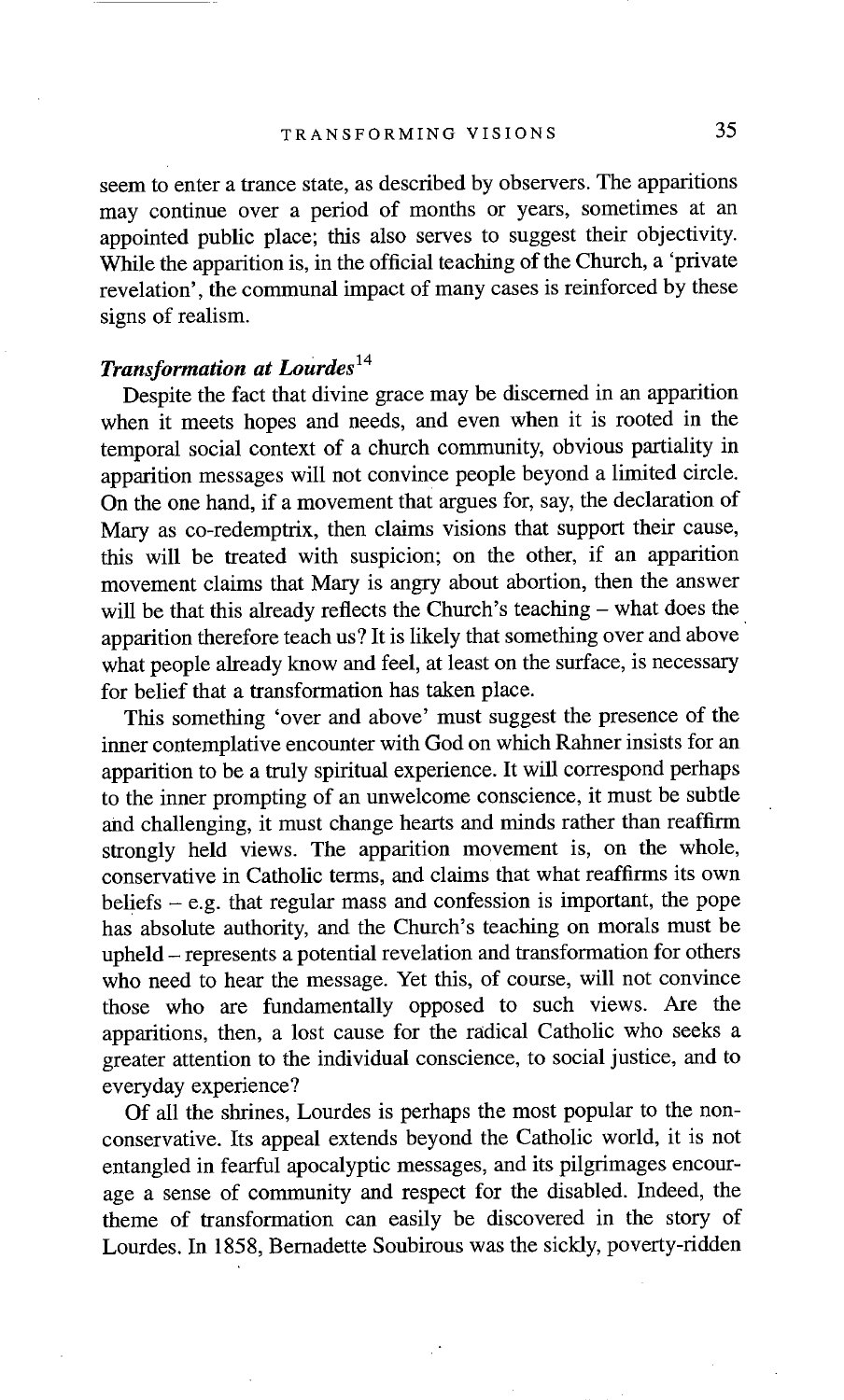and theologically ignorant teenager whose visions, enhanced by her compelling trance state, allowed her to express her latent spirituality and gain the adulation of the town in which she had been marginal. The grotto itself, a spooky and dirty place where pigs were grazed and infested rags were dumped, became the centre of an international healing cult. Healing was not mentioned in the spoken messages at Lourdes, yet the spring that the apparition directed Bernadette to find was a natural symbol that ensured the future of Lourdes as a healing shrine. Yet healing is not only associated with physical amelioration and, indeed, most claims at Lourdes are of spiritual healing. Those marginalized through illness are at the centre of the Lourdes cultus; their suffering bestows on them an almost saintly status, and they are likened to the suffering Christ.<sup>15</sup> Thus the message of Lourdes is like the Cinderella story: the transformation of the marginal so that it becomes the centre.

This 'meaning' of Lourdes has outlasted other attempts to give the shrine its locus in history. In the France of the 1870s, Lourdes was at the • centre of the Catholic movement for national repentance after defeat in the Franco-Prussian War. This movement was conservative and monarchist, and drew great pilgrimage crowds to Lourdes and La Salette. The Assumptionists who ran Lourdes were leaders of this movement, and were finally banished by the Republic in 1900.<sup>16</sup> The argument between Catholic monarchism and the Republic had lasted until then, but dissolved completely with the uniting of the nation in the First World War. The Lourdes emphasis on healing and a non-political stance was in the ascendant long before this, and easily survived the end of the monarchist dream. Moves to close down the shrine in 1900 were blocked by local republicans rather than conservatives: their livelihood was at stake!

#### *The challenge to Medjugorje*<sup>17</sup>

The shrine at Medjugorje may seem at first sight to fail the criterion of transformation. In the 1980s, Gerry Hughes remarked on the lack of concern for peace among its pilgrims.<sup>18</sup> In the 1990s, during the civil war in Bosnia-Hercegovina, there were many examples of its devotees displaying (or supporting) fervent Croat nationalism and indifference to the plight of those regarded as enemies, the starving Muslims of East Mostar, for example. At the height of the war, Medjugorje publications referred to Muslims generally as 'fundamentalists', and there was scarcely any recognition of Croatian responsibility for atrocities and aggression. One well-known Medjugorje Franciscan has recently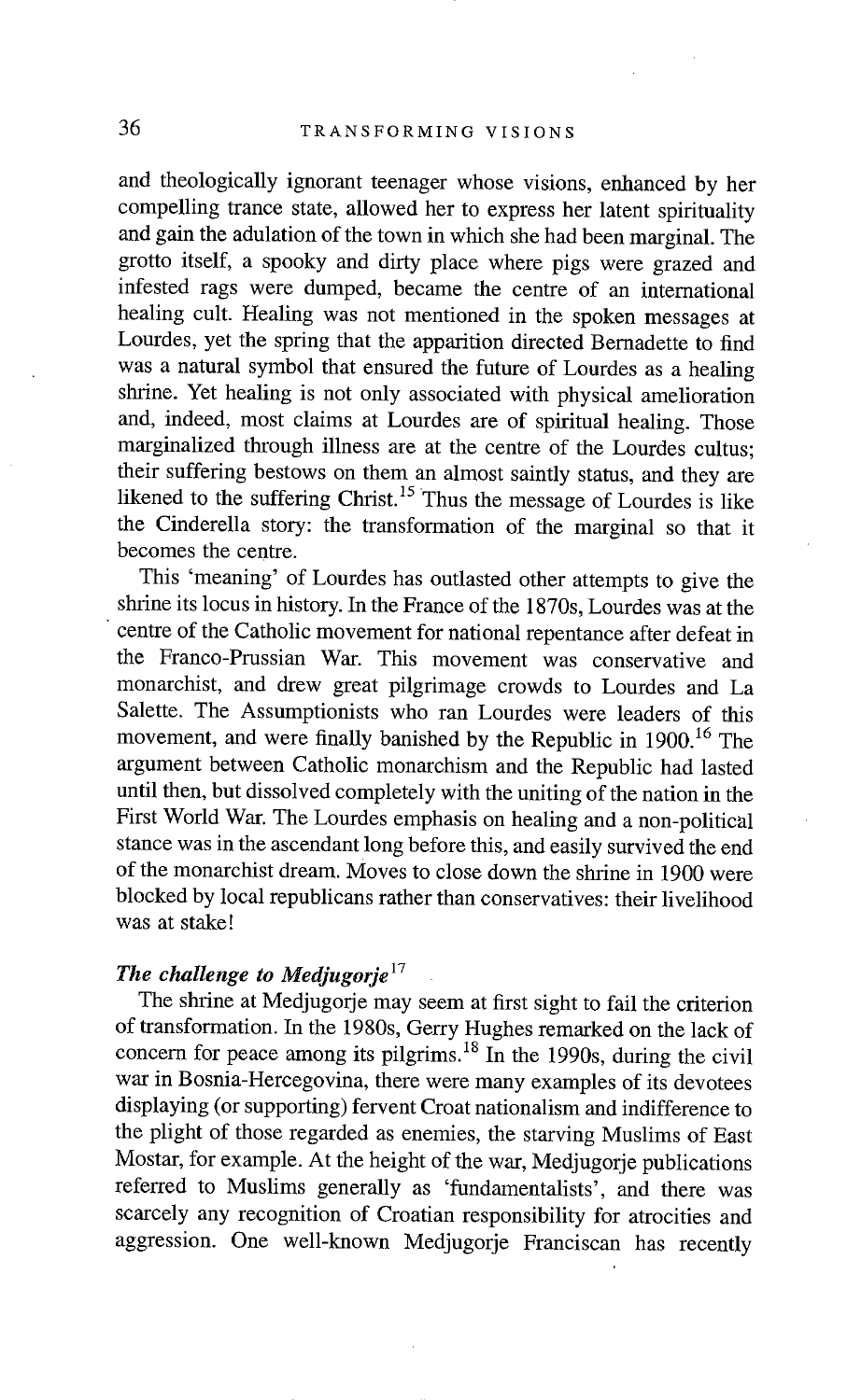applauded those convicted of war crimes, referring to their 'defence of their homeland'.19

Yet all of this was in stark contrast to the early messages at Mediugorie. The visionaries reported that Mary was to be called the 'Kraljice Mira', Queen of Peace, a title already known in Catholicism, and added to the Litany of Loreto during the First World War by Benedict XV. When the visions began in 1981, ten years before the outbreak of the civil war, the apparition pleaded for peace in tears at the foot of the cross. Her messages emphasized the importance of tolerance for people of other faiths and nationalities. It was reported that, when asked for the name of the most virtuous resident in the parish, she identified a Muslim. The later messages have not sustained the early radical edge, however.

Those who champion Medjugorje claim transformation on the grounds of increased religious fervour, pilgrimage, prayer, etc. One of the most persistent themes of the messages was the transformation of hearts. Some even claim that Medjugorje was miraculously saved from destruction during the war  $-$  a naïve claim, given that the area was predominantly Croat and not strategically important, and the home of UN troops for part of the period. Even if Medjugorje was somehow shielded from the ravages of war, it was not saved from the blind patriotism that accompanies it. However, a possible link between Medjugorje and the gospel story is the association with the Marcan theme of the misunderstanding and lack of commitment of Jesus' disciples. A substantial number of Medjugorje's followers betrayed the tears of the Queen of Peace in not heeding her call to tolerance, respect and love that demands a willingness to lay down one's patriotism and overcome the instinctive fear of the other. Admittedly, this call would have been very difficult to follow in the circumstances of civil war, no less than that of staying with Jesus as the soldiers entered Gethsemane.

If one is to judge the messages of Medjugorje, it would not be their orthodoxy or the transformation of their followers that might finally convince one that there has been a genuine experience of Mary or Christ there. It would be that they have challenged the hearers quite radically; they do not simply affirm the aspirations of their followers, but arise from that deep God-given awareness that one has to seek reconciliation with one's enemies, and accept responsibility for their welfare. Both Angela Tilby and E. Michael Jones<sup>20</sup> have drawn attention to the possible link between these apparitions and the terrible history of the area during the Second World War, claiming that the visionaries may be sensitive to a communal guilt for atrocities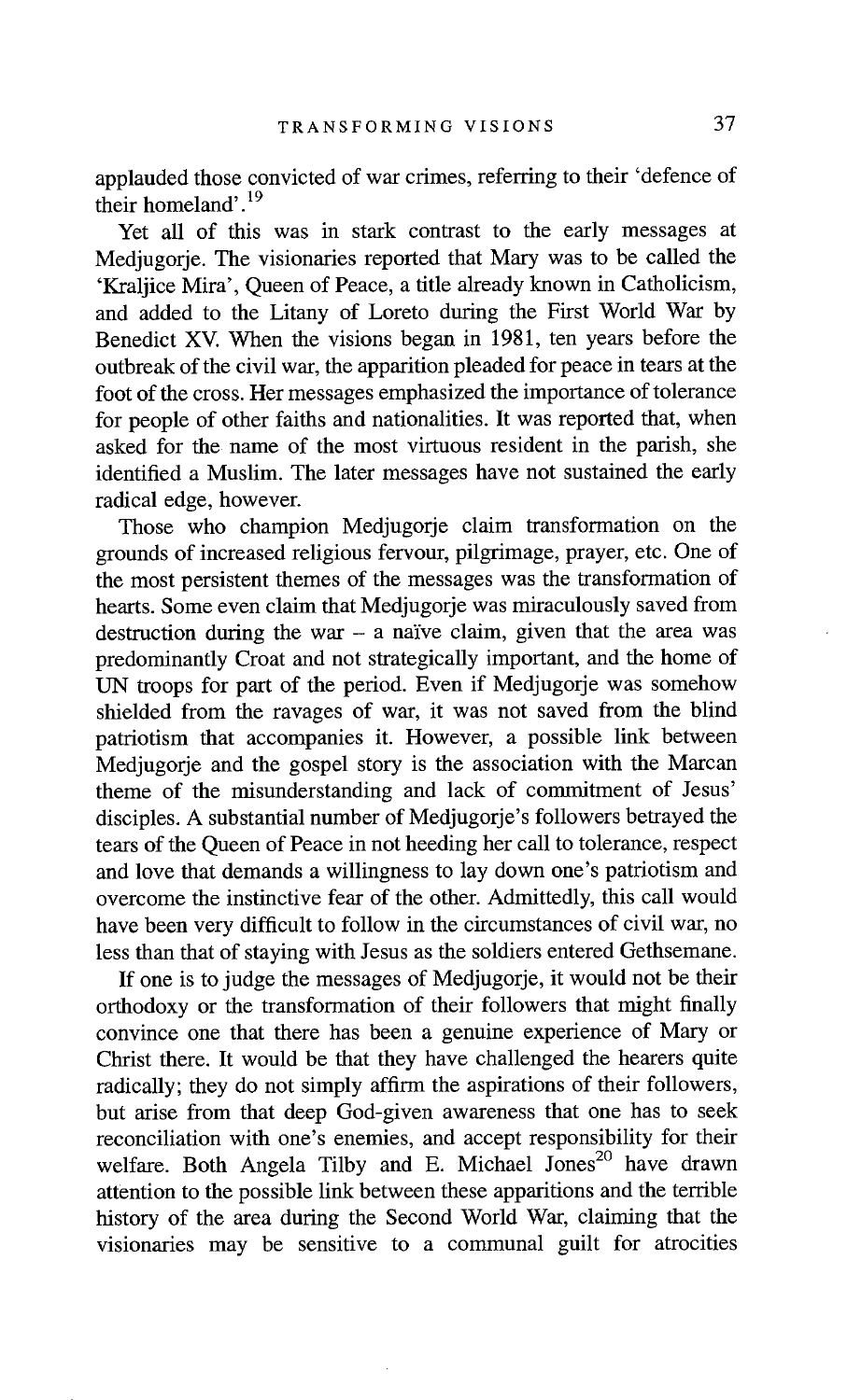committed against the Serbs. This guilt may lead to fear and entrenchment, or to repentance and overtures for peace: the evidence suggests that, with the threats suffered in war, the trend for many was to the former response, but that the main impetus of the early apparition messages strongly encouraged the latter.

While the feature of the gospel story emphasized at Lourdes is the transformation of the community to privilege the previously marginal and those disadvantaged because of sickness, another can be discerned for Medjugorje: the gap that exists between the acceptance of the messenger and the full living out of the message. Mark's Gospel, in particular, throws this into relief: Jesus is the one whose messianic status is acknowledged but its implications not grasped, the one who receives pledges of support, but is abandoned to his passion. In other words, a true mark of the gospel message is that it comes as a challenge to those who accept it; it transcends the self-interest of its disciples, and calls them to lay down their lives in order to save them. Thus the characteristic of the messages of the Queen of Peace that suggest them as a genuine manifestation of Christian spirituality is, paradoxically, the inability of their closest followers to measure up to them.

#### *Conclusion: from margin to centre*

The apparition stories over the centuries stress the liminal: as we have seen, Eoves of Evesham and Bernadette of Lourdes were marginal figures, Eoves as a herder of swine, and Bernadette because of her poverty, asthmatic condition (due to cholera) and backwardness in education. It is instructive that Bernadette's temporary job as a shepherdess (in which she was not engaged at the time of the visions) has been emphasized in some iconography at Lourdes. Shepherds, standing alone in the wild, are the most typical of all liminal figures, from the Gospel of Luke to medieval visions. It is at the margin, according to these stories, that God is encountered; they therefore have a radical potential, suggesting the overturning of the normal primacy of the urban, the clerical, the wealthy. The margin becomes the centre: this message is at the heart of the transformation that Lourdes represents. It may, of course, be interpreted in a sentimental rather than liberating way. It is also true that the margin loses its claim to be marginal when it is made the centre: Lourdes is now the most respectable of shrines! Cinderella cannot remain Cinderella when she becomes the princess. Nevertheless, the story may function in a paradigmatic way, reminding the hearer of the importance of respecting the marginalized. •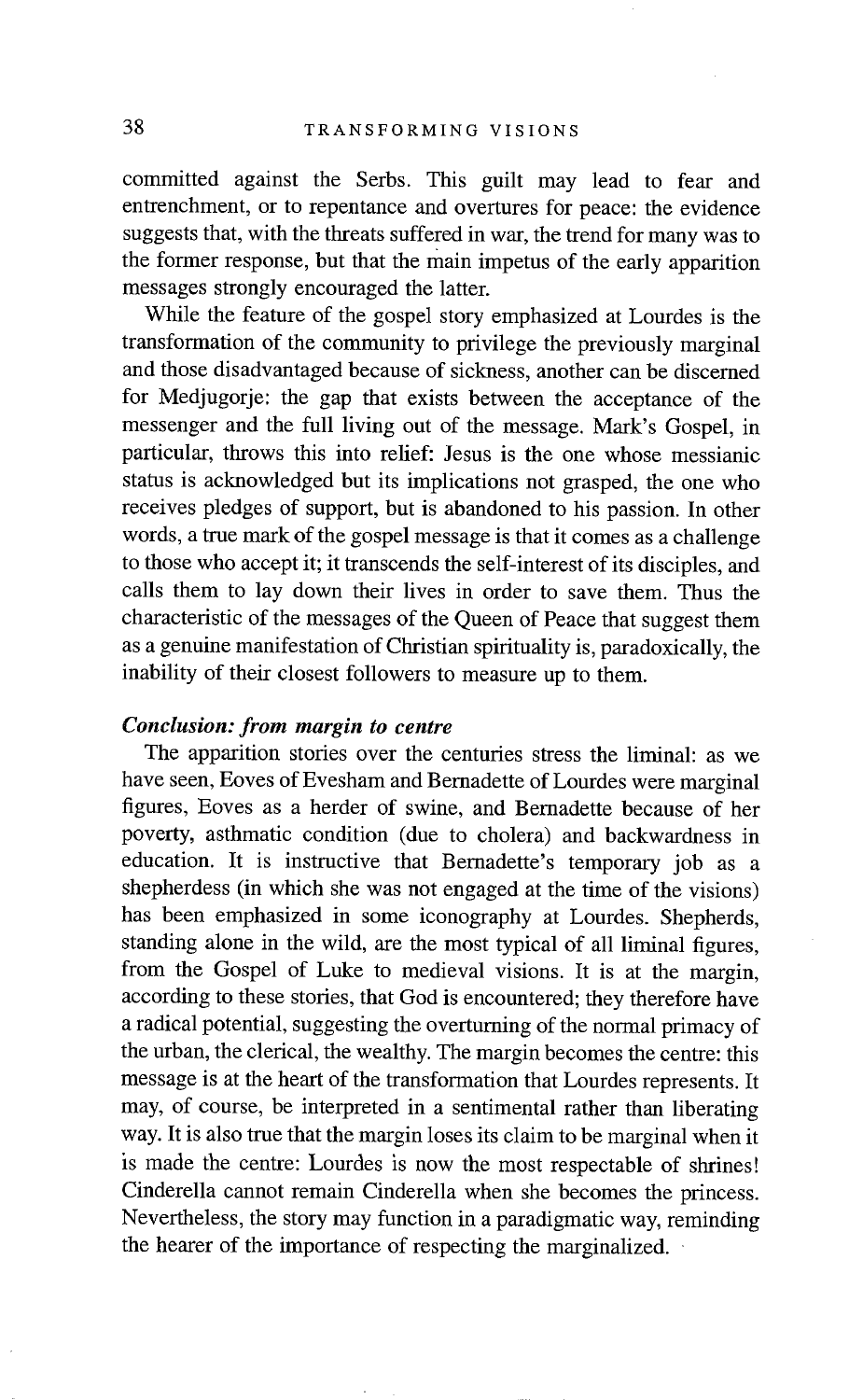How does Medjugorje fit into this pattern of liminality/marginality? First, the parish itself is in the borderlands, being predominantly Croat in the multicultural Bosnia-Hercegovina. It is close to Mostar, which after Sarajevo was the most divided town during the civil war in Bosnia-Hercegovina. At the beginning of the visions, Medjugorje's Catholics saw themselves in opposition to a Communist government, both at the. republic and federal levels. The Franciscan priest of the parish was arrested for preaching sedition (although claiming to be speaking symbolically about the apparitions), and jailed for eighteen months.

It could be said that Medjugorje became marginal ecclesiastically, with the growing opposition of the diocesan bishop, but the support of so many Catholics, from lay people to archbishops, in Croatia and abroad, rather refutes that suggestion. Indeed, Medjugorje, like Lourdes, has overcome its opposition: the Communists banished; the hostile local bishop overruled by the tolerant policy of the national conference of bishops under international pressure; the civil war seemingly ended. However, Medjugorje remains at the margins because of its location; it is in Bosnia-Hercegovina, the one republic in Europe which represents the meeting point of three cultures and faiths in a delicate balance of populations. It is here as much as anywhere else in Europe that the message of the 'Kraljice Mira', Queen of Peace, is needed.

There is a radical undercurrent to some of the best-known apparitions of Mary which might make sense to those who do not feel called to the sensationalism of the miraculous, nor to a blind return to traditionalism without an integration of religion and justice, nor to an expectation of apocalyptic secrets and a literalistic understanding of divine reward and punishment. It is a thread that draws together Lourdes and its grotto; Fatima, where peace was promised in a village with a Muslim name; Banneux in Belgium, where, in the same month that Hitler came to power, the vision called herself the 'Virgin of the Poor', and revealed a spring declaring that it was 'reserved for all nations to relieve the sick'.

Medjugorje carries that same message of peace and healing beneath the hype. In 1981, it was a place of terrible memories in a country that would see more atrocities, a place of guilt over past sins and anxious expectation after the death of Tito, who had held Yugoslavia together. It is an instance, not of that social transformation that goes beyond the devotional and personal, but of the profound tragedy of Christianity, in that the most fervent are often the least able to hear the message of the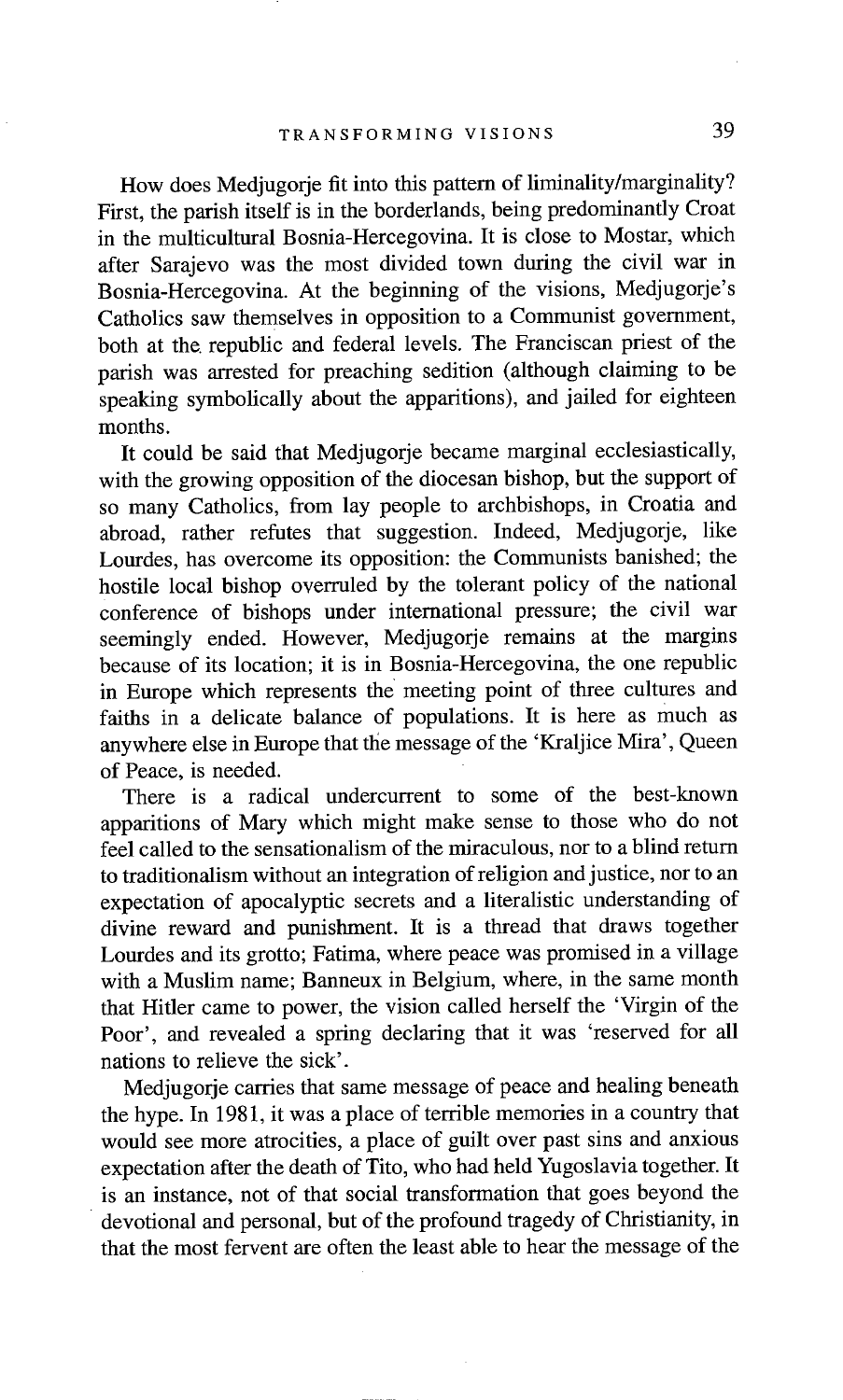**gospel. In that sense alone it is a genuine manifestation of the Christian charism, which in each generation hears anew the radical call to lose one's life and thereby gain it.** 

*Chris Maunder* **teaches at the College of Ripon and York St John, and is also Chair of Trustees of the Centre for Marian Studies, Cambridge: He is a coeditor of a new journal** *Maria,* **published by Sheffield Academic Press. Chris's home town, Knaresborough in North Yorkshire, is the site of a fifteenthcentury shrine, 'Our Lady of the Crag', and he chairs the group that looks after the shrine and its grounds.** 

#### **NOTES**

1 A fuller treatment of modern apparitions of Mary and a bibliography are given in my unpublished thesis: Chris Maunder, 'Apparitions of the Virgin Mary in modern European Roman Catholicism (from 1830)' (University of Leeds, 1991).

2 See e.g. William A. Christian, *Apparitions in late medieval and Renaissance Spain* (Princeton University Press, 1981); Ruth Harris, *Lourdes: body and spirit in the secular age* (Allen Lane/ Penguin, London, 1999).

3 Reng Laurentin has catalogued modern marian apparitions Worldwide in *The apparitions of the Virgin Mary today,* trans Luke Griffin, 2nd edn (Veritas, Dublin, 1991).

4 For the USA, see the version recounted by E. Michael Jones, *The Medjugorje deception: Queen of Peace, ethnic cleansing, ruined lives* (Fidelity Press, South Bend, 1998); and for Ireland, see Chris Maunder, 'Apparitions in late-twentieth-century Ireland: visions and reflections', *Maria* vol 1 (2000), pp 69-85.

5 See recent important studies on apparitions, e.g. David Blackbourn, *Marpingen: apparitions of the Virgin Mary in Bismarckian Germany* (Clarendon Press, Oxford, 1993); William A. Christian Jr, Visionaries: the Spanish Republic and the reign of Christ (University of California Press, Berkeley, 1996); also the work of Victor and Edith Turner - from whom comes the concept of the 'liminal' - on marian shrines and apparitions: *Image and pilgrimage in Christian culture: anthropological perspectives* (Columbia University Press, New York, 1978). Chapter 6, 'Postindustrial marian pilgrimage' (pp 203-230) is reproduced in James J. Preston (ed), *Mother worship* (University of North Carolina Press, Chapel Hill, 1982), pp 145-173.

6 Maunder, 'Apparitions of the Virgin Mary', chronicles the process of the ecclesiastical approval of apparitions in modern Europe.

7 René Laurentin reveals recent Vatican policy on the criteria in 'The Church and apparitions', *Mir* (Manchester Medjogorje Centre), five parts in nos 15-19 (1990), pp 17-23, 27-33, 20-24, 22- 27, 19-24.

8 Sandra L. Zimdars-Swartz, *Encountering Mary: from La Salette to Medjugorje* (Princeton NJ: Princeton University Press, 1991); Paolo Apolito, *The apparitions of the Madonna at Oliveto Citra: local visions and cosmic drama,* trans William A. Christian Jr (Pennsylvania State University Press, 1998).

9 Zimdars-Swartz, *Encountering Mary,* pp 245-270; Apolito, *Oliveto Citra,* pp 133-202.

10 Charles Waddell, 'Marian devotions: magic, human foibles and Catholic worship' (unpublished paper, University of Western Australia, Perth, 1999).